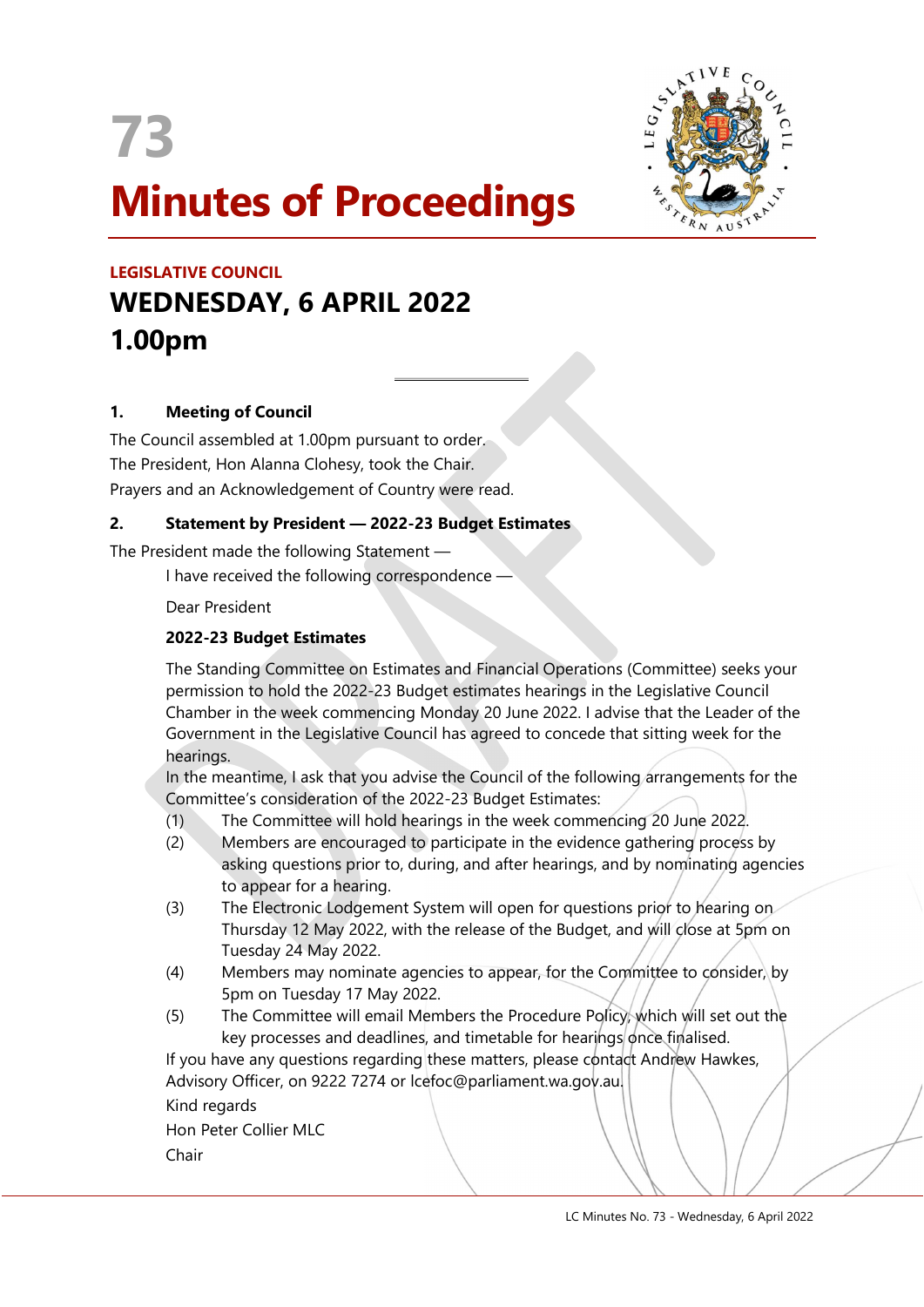# 3. Petition

Hon Neil Thomson presented a petition from 558 petitioners requesting the Legislative Council to investigate crime and anti-social behaviour across the Kimberley. (Tabled Paper 1207).

## 4. Papers

The following Papers were laid on the Table by —

# Parliamentary Secretary to the Minister for Disability Services on behalf of the Parliamentary Secretary to the Attorney General

Directions —

Ministerial Direction by the Minister for Energy under the Electricity Corporations Act 2005 to the Electricity Networks Corporation ........................................................ 1205

Ministerial Direction by the Minister for Energy under the Electricity Corporations Act 2005 to the Regional Power Corporation ................................................................ 1206

#### 5. Special Adjournment

The Leader of the House moved, without notice —

- (1) That the House at its rising on Thursday, 16 June 2022, adjourn until 2.00pm on Tuesday, 9 August 2022, so as to facilitate the annual Budget estimates hearings.
- (2) That the Annual Sitting Schedule tabled by the Leader of the House on 26 October 2021 be varied so that the Council will meet on:
	- (a) Tuesday, 30 August 2022;
	- (b) Wednesday, 31 August 2022; and
	- (c) Thursday, 1 September 2022.

The motion requiring the concurrence of an absolute majority.

Question — put.

The President having counted the Council, and there being an absolute majority present, and no dissentient voice, declared the motion carried with the concurrence of an absolute majority.

#### 6. Leave of Absence — Hon Rosetta Sahanna

The Leader of the House moved, without notice —

That leave of absence be granted to Hon Rosetta Sahanna for two sitting days due to urgent personal business.

Question — put and passed.

#### 7. Investment in Early Years

Motion No. 10 having been called, Hon Donna Faragher, pursuant to notice, moved —

That this House —

- (a) recognises that the early years are identified as a critical period in a child's life marked by rapid and significant changes in their physical, cognitive, social and emotional development; and
- (b) calls on the McGowan Government to significantly increase its investment in this critical area.

Debate ensued.

The Leader of the House moved to amend the motion as follows —

In paragraph (b) — To delete "calls on the McGowan Government to significantly increase its" and insert: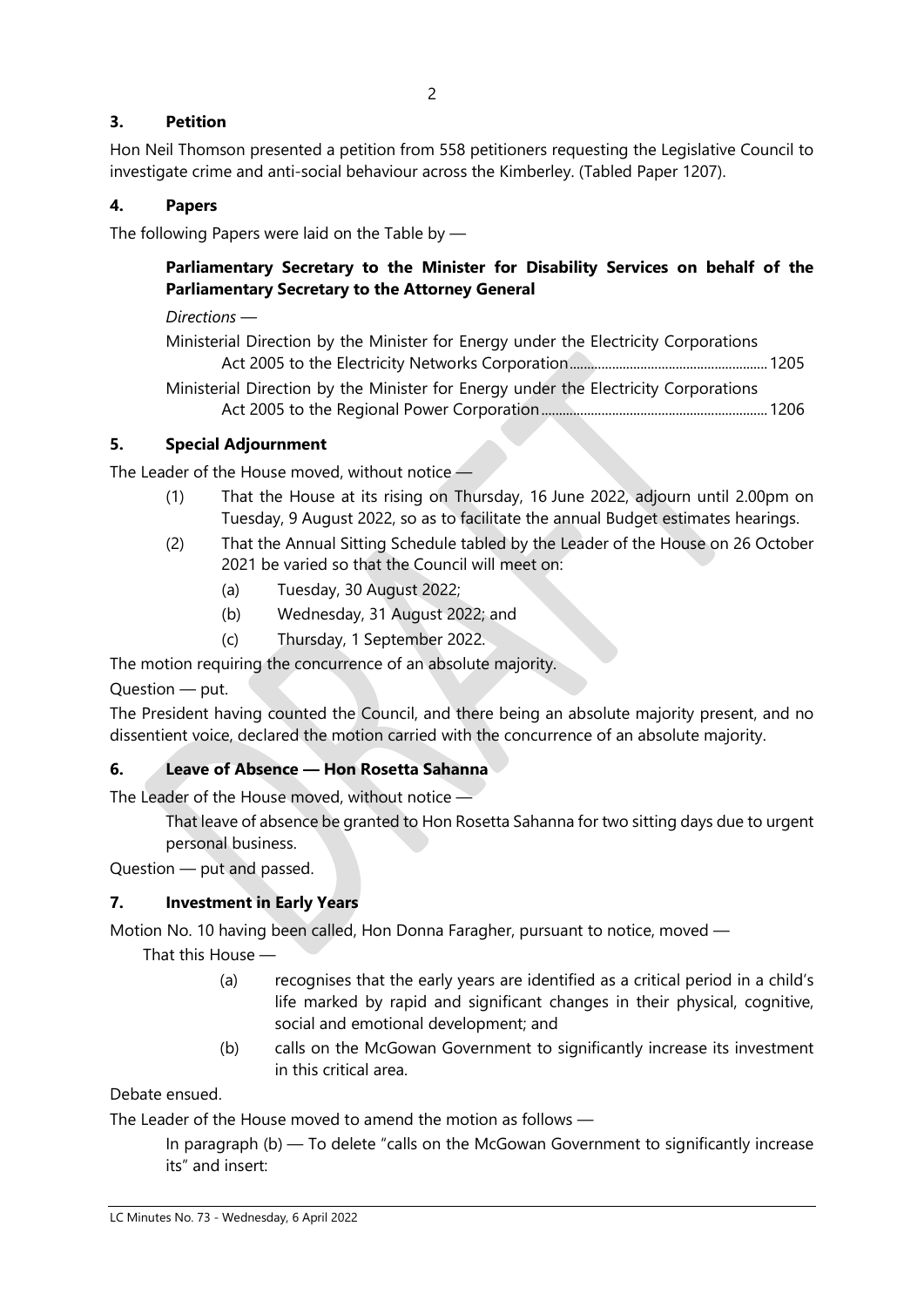recognises the importance of

Debate ensued.

Amendment — put and passed. Motion, as amended, agreed to.

#### 8. Consideration of Committee Reports

Pursuant to order for the consideration of Committee Reports.

#### ———— In Committee

(Hon Dr Sally Talbot in the Chair)

#### Standing Committee on Estimates and Financial Operations — Report 85 — Consideration of the 2021-22 Budget Estimates

Debate resumed on the motion of Hon Peter Collier, That the Report be noted.

Debate postponed pursuant to SO 110(2A) and (2B).

## Joint Standing Committee on the Commissioner for Children and Young People — Report 1 — Annual Report 2020-2021

Debate resumed on the motion of Hon Neil Thomson, That the Report be noted. Interruption pursuant to order.

The Acting President resumed the Chair.

The Deputy Chair of Committees reported that the Committee of the Whole House had considered the —

————

- (1) Standing Committee on Estimates and Financial Operations Report 85 Consideration of the 2021-22 Budget Estimates, made progress, and seeks to sit again.
- (2) Joint Standing Committee on the Commissioner for Children and Young People Report 1 — Annual Report 2020-2021, made progress, and seeks to sit again.

Report adopted.

#### 9. Order of Business

Ordered — That Order of the Day No. 1, City of Vincent Local Government Property Local Law 2021 — Disallowance, be taken after Order of the Day No. 7, Sentencing Legislation Amendment (Persons Linked to Terrorism) Bill 2021. (Minister for Emergency Services).

#### 10. Firearms Amendment Bill 2021

The Order of the Day having been read for the adjourned debate on the second reading of this Bill. Debate ensued.

#### 11. Questions Without Notice

Questions without notice were taken.

The Leader of the House representing the Minister for Housing, by leave, incorporated into Hansard information in relation to public housing, in response to a question without notice asked by Hon Steve Martin.